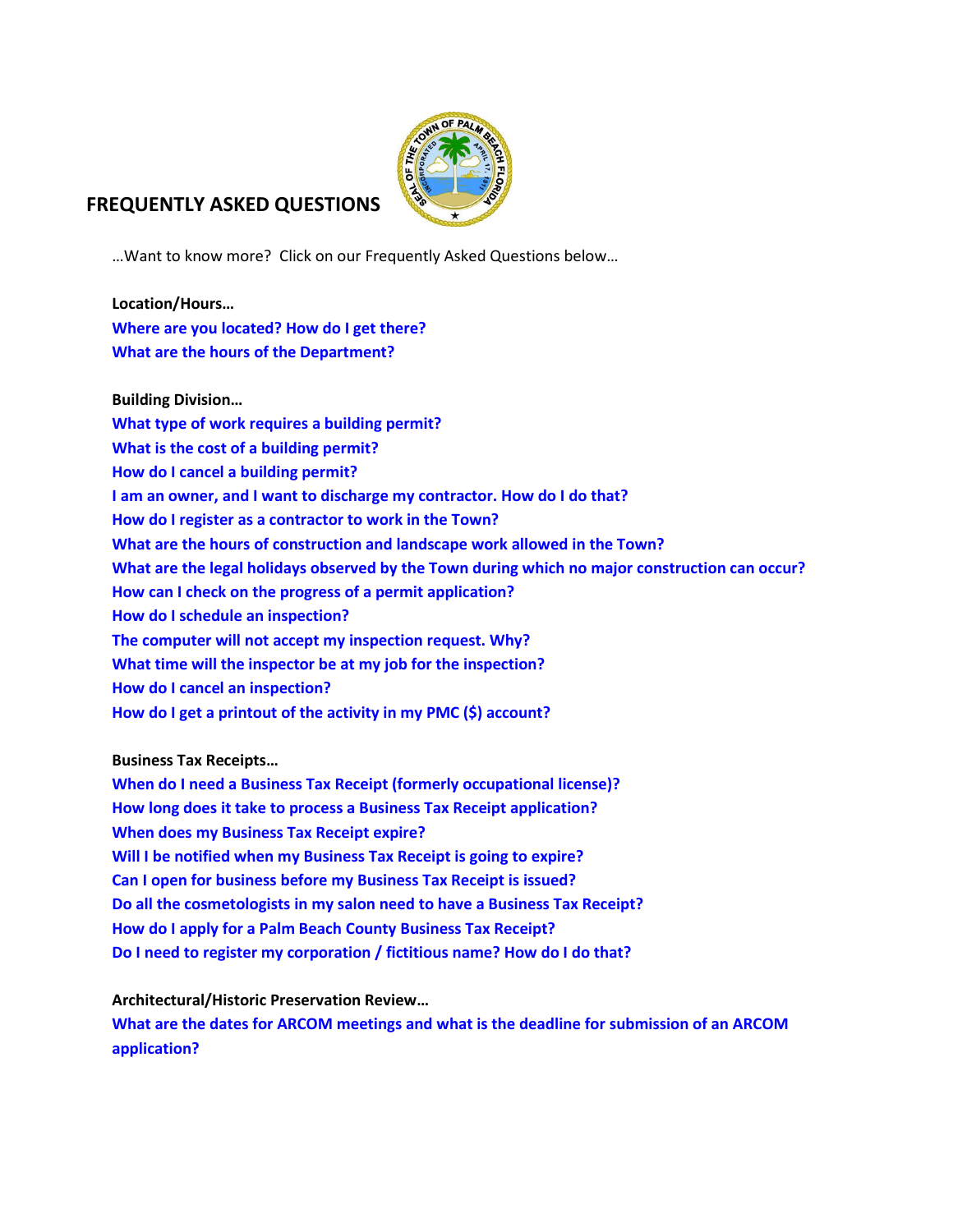**[What are the dates for Landmark Preservation Commission meetings, and what](#page-5-3) is the deadline for [submission of an application for a Certificate of Appropriateness for](#page-5-3) construction on a Landmark [structure.](#page-5-3)** 

**[What can be done to my](#page-5-4) landmarked home?**

#### **Planning/Zoning…**

**What are the dates of the [Town Council meetings, and what is the deadline for](#page-6-0) submission of site plans, [variances, and special exception requests?](#page-6-0) [What size house can I build on my property? How far must I be from](#page-6-1) the property lines? What is the [zoning application procedure?](#page-7-0) Can I apply for a variance from the [Town's zoning regulations?](#page-7-1) Will it be approved? How long do I have before [a zoning approval expires?](#page-7-2)**

#### **Records Division…**

**What types of records are [available for my property?](#page-5-5) [How may I obtain copies of these records?](#page-6-2) What is the [cost of copying records?](#page-6-3) [May I have copies of all records?](#page-6-4) Can I make an appointment to view records? [What are the hours for the Records Division?](#page-6-5)**

#### **Code Enforcement/Other…**

**How do I report a violation of the Town's [Code of Ordinances occurring before 8:30 AM or after](#page-4-8) 4:30  [PM weekdays or on the](#page-4-8) weekend? [When do the coconuts need to be trimmed from the](#page-2-4) trees for hurricane season? When is the sea turtle nesting season and what [are the requirements?](#page-2-5)**

#### <span id="page-1-0"></span>**Where are you located? How do I get there?**

**Answer:** The Planning, Zoning & Building Department is located at 360 S. County Rd. in the Town of Palm Beach.

If you are coming from Okeechobee Boulevard, travel east over the Royal Park Bridge to South County Road. Turn right (south), go past the fountain in the middle of the road (two blocks), and Town Hall is located on your left. The Department's entrance is on the East side of the building. Parking is available on the west side of the building, or on side streets.

If you are coming from the Flagler Memorial Bridge or from points north, take Royal Poinciana Way east to County Rd. Turn right (south), and travel south until you reach Royal Palm Boulevard. Continue south two blocks and follow the directions listed above.

<span id="page-1-1"></span>If you are coming from the south, follow S. Ocean Boulevard north until you reach Chilean Avenue (two blocks north of Worth Avenue). Turn left (west) and go one block to S. County Road. Turn right (north) on S. County Rd. and Town Hall will be on your left.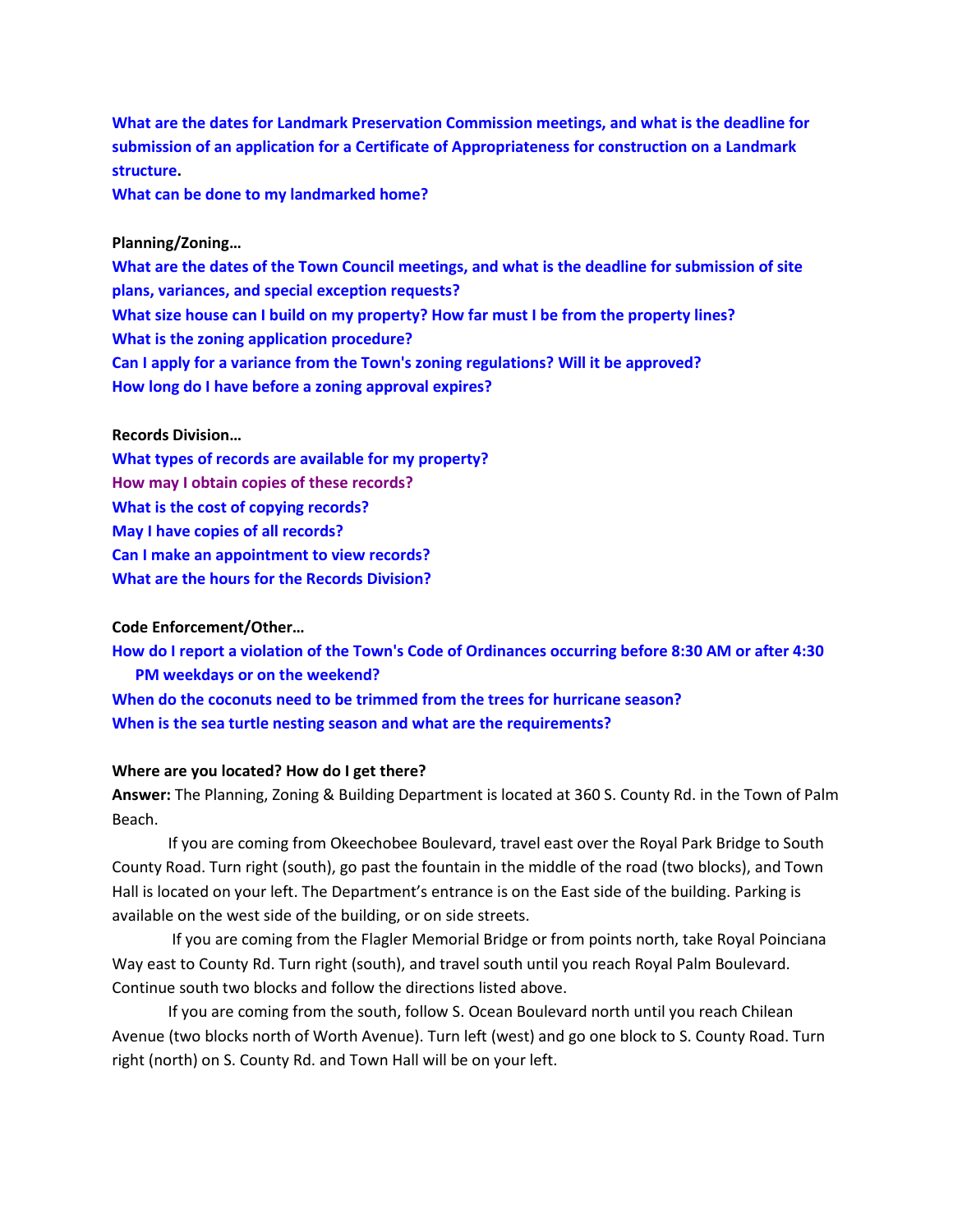#### **What are the hours of the Department?**

**Answer:** The Department is open from 8:30 am to 5:00 pm. Monday through Friday with the exception of Town Holidays. No new permit submittals will be accepted after 4:00 pm. Our main telephone line is 561-838-5431. If our intake personnel are working with customers, please leave a message and they will return your call promptly.

The Records Division is available to view records from 8:30 am to 4:30 pm Monday through Friday with the exception of Town Holidays. 561-227-6403

The best time to contact inspectors is between 7:45am and 8:30am, and 3:15 pm to 3:45 pm Their telephone numbers can be found here.

### **When do the coconuts need to be trimmed from the trees for hurricane season?**

<span id="page-2-4"></span>**Answer:** All coconut trees in the town must be trimmed annually by August of each year, so that on August 1 of each year they will be free of coconuts, coconut blooms, and dead or dying fronds. This will protect life and property during periods of high winds and hurricanes and protect pedestrians and vehicular traffic where coconut trees overhang walkways and streets.

### **When is the sea turtle nesting season and what are the requirements?**

<span id="page-2-5"></span>**Answer:** All ocean-front property owners are required to ensure that no artificial light illuminates any area of the beach or water that may be used by nesting sea turtles and hatchlings. In order to accomplish this, the town requires that all lighting is positioned or shielded so that light is not visible from the beach or water during the period from March 1 through October 31 of each year.

### **What type of work requires a building permit?**

**Answer**: All work with the exception of installation of carpet, wallpaper and interior painting. Refer to the Florida Building Code Online and the Town's Code of Ordinances for acceptable methods.

### <span id="page-2-0"></span>**What is the cost of a building permit?**

**Answer:** Specific details can be found in Chapter 18 of the Town of Palm Beach Code of Ordinances. See the [current fee schedule.](http://www.floridabuilding.org/bc/bc_default.aspx)

### <span id="page-2-1"></span>**How do [I cancel a building](http://fl-palmbeach.civicplus.com/DocumentCenter/View/702) permit?**

**Answer:** The qualifier for your permit must write a letter to the Town of Palm Beach indicating that he/ she wishes to cancel th[e permit. The letter sh](http://library.municode.com/index.aspx?clientId=11397)ould include the permit number, the job site address, the reason for the cancellation, and instructions relative to any permit fee refunds request, if approved.

### <span id="page-2-2"></span>**I am an owner, and I want to discharge my contractor. How do I do that?**

<span id="page-2-3"></span>**Answer:** You may discharge a contractor by forwarding a letter of discharge to the Planning, Zoning & Building Department indicating the contractor's name, permit number, and the property address. A reason for the discharge may also be included. Please note that you may not authorize the transfer of a permit to another contractor. Only the permit holder may authorize the transfer of his/her permit.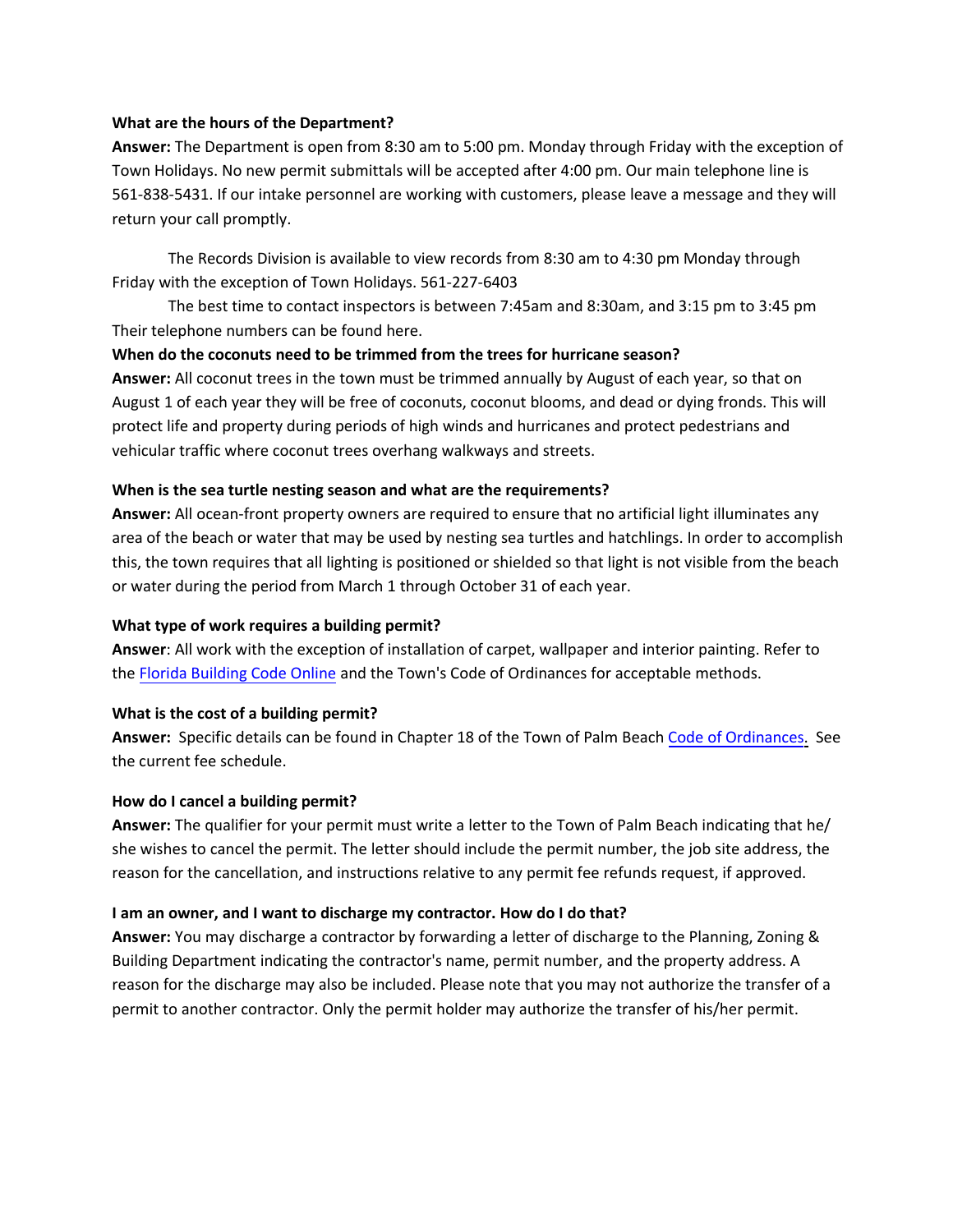### <span id="page-3-0"></span>**How do I register as a contractor to work in the Town?**

**Answer:** Visit our office with a copy of your Certificate of Competency from the State of Florida or Palm Beach County, whichever is applicable. If you have earned a Certificate of Competency from Palm Beach County (U-Card) you must also register with the State of Florida, and must submit both the U-card and the State registration to the Town. You are not required to submit insurance information when you register. For new contractors, a Contractor Registration Application shall be submitted with a \$25.00 fee payable with cash, check or credit card.

#### <span id="page-3-1"></span>**What are the hours of construction and landscape work allowed in the Town?**

• [Construction Work Hours](http://fl-palmbeach.civicplus.com/DocumentCenter/View/116)

#### <span id="page-3-2"></span>**What are the legal holidays observed by the Town during which no major construction can occur?**

• [Town Observed Legal Holidays](https://www.townofpalmbeach.com/DocumentCenter/View/7029)

#### <span id="page-3-3"></span>**How can I check on the progress of a permit application?**

**Answer:** Visit our [Citizen Services](http://eden.townofpalmbeach.us/Default.asp?Build=SY.CSHome&ClearErrors=Y) website. Here you can enter your permit # and view all of the actions and comments related to your permits. Please keep in mind that our average turn-around time to process a permit application varies by season. Revisions take an average of 1-3 days to review. Permits take an average of 2 weeks to review. If your item needs to be reviewed by our Public Works Engineer, add 1-2 weeks to your review time. If your item needs to be reviewed by the Fire Marshall, add 1-3 days to your review time.

#### <span id="page-3-4"></span>**How do I schedule an inspection?**

**Answer:** There are two ways to schedule an inspection. You can schedule, change or cancel an inspection using our Interactive Voice Recognition (IVR) System or our permit system o[nline. The IVR](http://fl-palmbeach.civicplus.com/DocumentCenter/View/129)  [system is available](http://fl-palmbeach.civicplus.com/DocumentCenter/View/129) 24 hours a day. Please [cancel an](http://eden.townofpalmbeach.us/Default.asp?Build=SY.CSHome&ClearErrors=Y) inspection prior to 7:30 am the day of the inspection or you may incur inspection fees. The system will confirm that an inspection has been scheduled or canceled. The system is sensitive to background noise. We suggest you mute your phone as you enter your responses on the keypad. You can also schedule, change or cancel an inspection on line on our Citizen Services website. Register as a user, and you [will be able to](http://eden.townofpalmbeach.us/Default.asp?Build=SY.CSHome&ClearErrors=Y) schedule, change and cancel inspections.

#### <span id="page-3-5"></span>**The computer will not accept my inspection request. Why?**

**Answer**: There are any number of reasons why you may be having trouble entering your inspection request. Some may be:

- You are entering incorrect information to the IVR system; please verify your information.
- There may be a re-inspection fee due which must be paid prior to entering another inspection request.
- The permit has been removed from active status due to lack of continuing inspections.
- The permit has already received its final inspection.
- The permit has been cancelled, or the contractor has been discharged.
- You are attempting to enter an incorrect inspection code.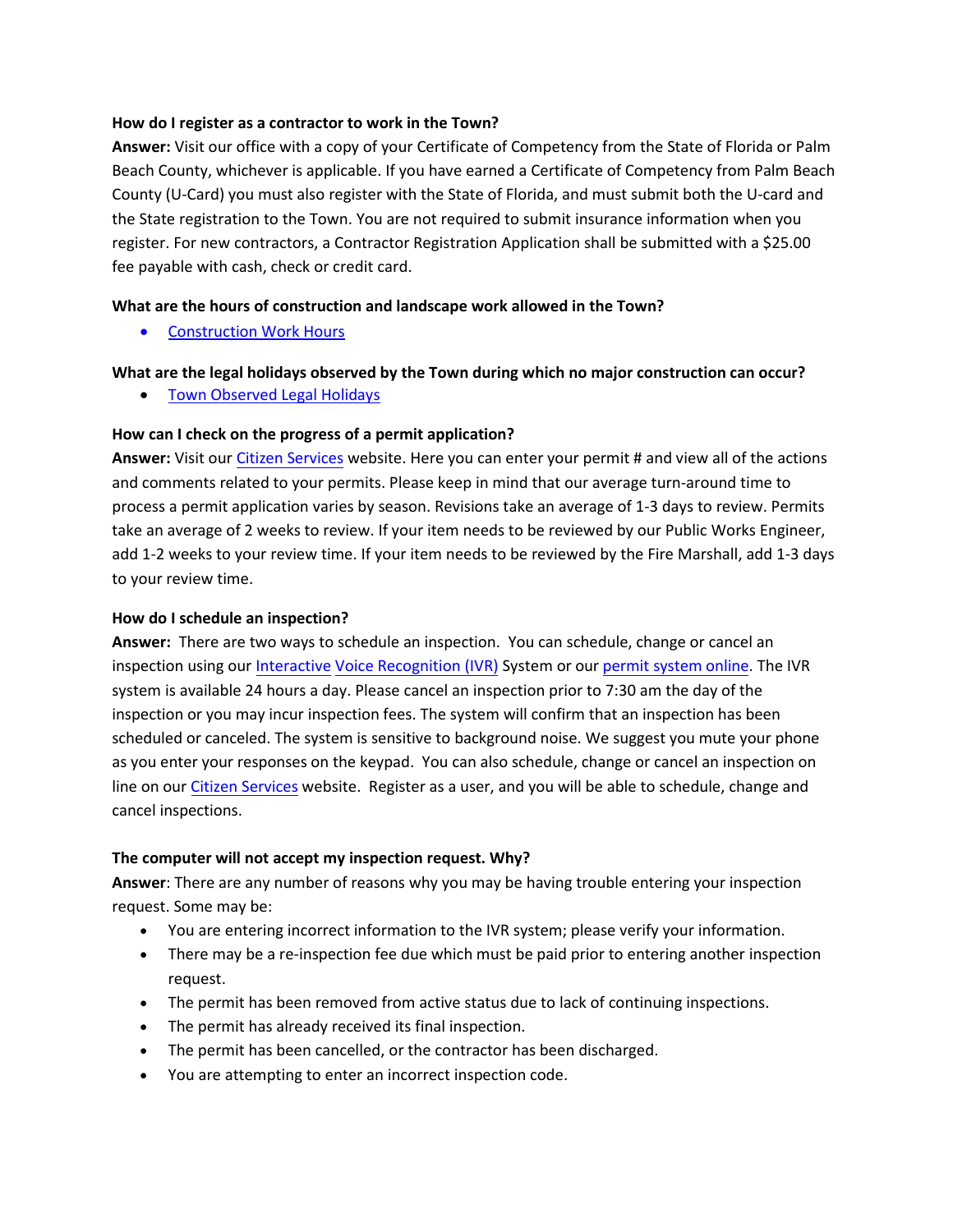• You are using a cell phone. Use a land-line phone or a different cell phone with background noise or interference.

Please note that final building inspections cannot be scheduled until all associated permits have passed their final inspections, AND the inspection results for those associated permits have been entered into the system. If an inspection result has not been entered, please follow up with the inspector who performed the inspection. The inspector's telephone number can be found on our [Telephone Directory.](http://fl-palmbeach.civicplus.com/DocumentCenter/View/703) If your problem persists, call (561) 838-5431 for assistance in troubleshooting your issue.

## <span id="page-4-0"></span>**What time will the inspector be at my job for the inspection?**

**Answer:** Inspections called in by midnight will be performed the following working day. You may contact any of the inspectors early in the morning, from 7:45 am to 8:30 am who may be able to provide an approximate time. The inspector's telephone number can be found on our [Telephone](http://fl-palmbeach.civicplus.com/DocumentCenter/View/703) Directory.

## <span id="page-4-1"></span>**How do I cancel an inspection?**

**Answer:** Inspection cancellations should be reported to the Department as early as possible on any giv[en inspection date to](http://eden.townofpalmbeach.us/Default.asp?Build=SY.CSHome&ClearErrors=Y) avoid a reinspection fee. If you are canceling a permit using the IVR system or the online permitting system, you may cancel an inspection by calling prior to 7:30 am the day of the scheduled inspection. After that time, inspections can only be canceled by calling our office at (561) 838-5431 to avoid a reinspection fee.

# <span id="page-4-2"></span>**How do I get a printout of the activity in my PMC (\$) account?**

<span id="page-4-8"></span>**Answer:** Please call The Building Department at (561) 838-5431 to obtain a print out.

# **How do I report a violation of the Town's Code of Ordinances occurring before 8:30 am or after 4:30 pm weekdays or on the weekend?**

<span id="page-4-3"></span>Answer: Contact the Town of Palm Beach Police Department at (561) 838-5454.

### **When do I need a Business Tax Receipt?**

Answer: If you have a business location, or work within a salon or brokerage here in town, you will need a Business Tax Receipt.

### <span id="page-4-4"></span>**How long does it take to process a Business Tax Receipt application?**

<span id="page-4-5"></span>**Answer:** It usually takes about 10 days from the date we receive all of the required information.

### **When does my Business Tax Receipt expire?**

Answer: The Town's Business Tax Receipt period is from October 1 through September 30<sup>th</sup>. Any Business Tax Receipt purchased for that period expires on September 30<sup>th</sup>.

# <span id="page-4-6"></span>**Will I be notified when my Business Tax Receipt is going to expire?**

**Answer:** Tax Receipts are available for renewal after July 1 of each year. The Town sends out a courtesy renewal notice approximately 60 days before your Business Tax Receipt is due to expire.

# <span id="page-4-7"></span>**Can I open for business before my Business Tax Receipt is issued?**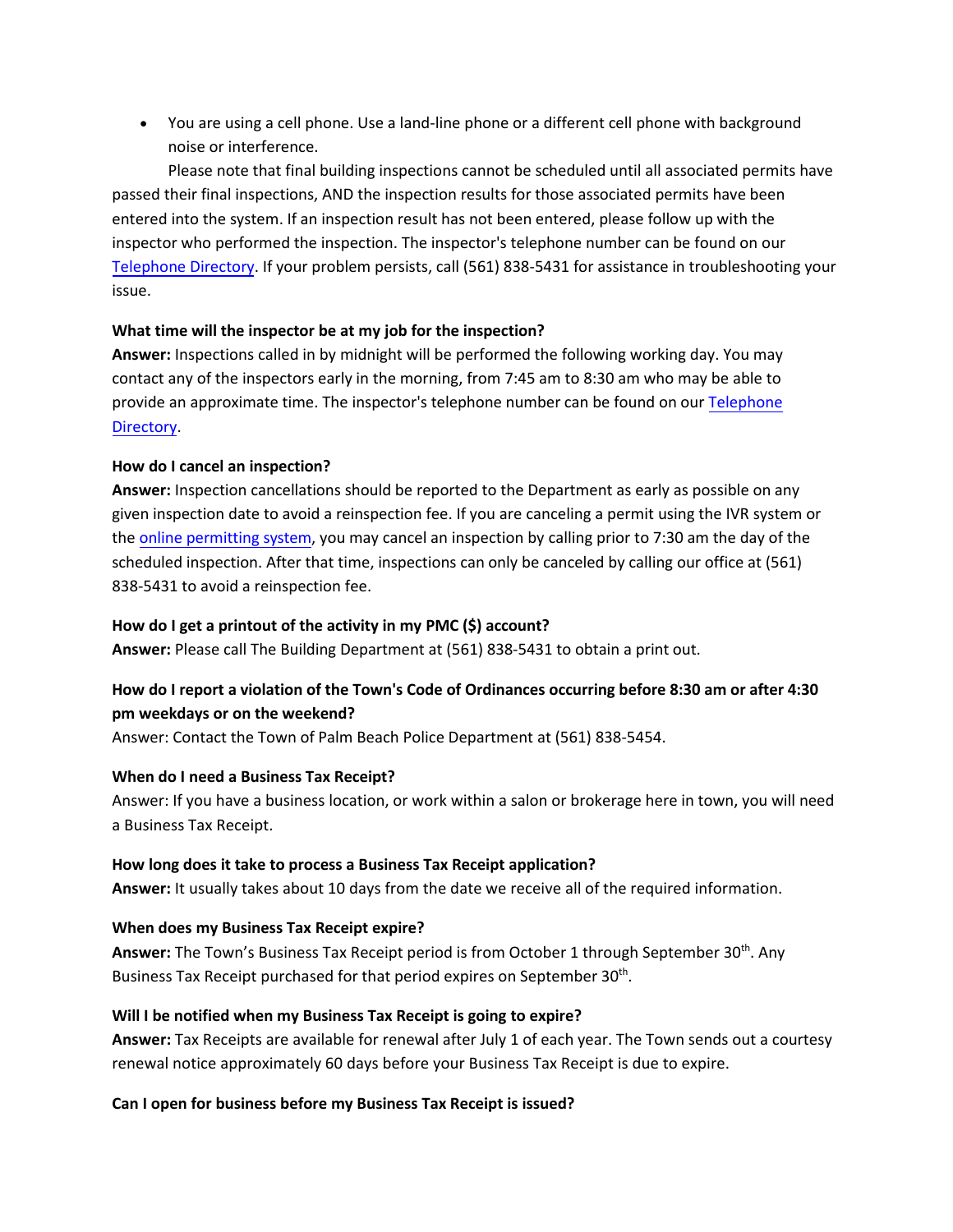**Answer**: No, you must apply for and receive your Business Tax Receipt from the Town before you can open for business.

### <span id="page-5-0"></span>**How do I apply for a Palm Beach County Business Tax Receipt?**

Answer: You can get an application for a County business license from their website: Palm Beach County [Tax Collector,](http://pbctax.manatron.com/Tabs/BusinessTax.aspx) or by calling (561) 355-2272.

## <span id="page-5-1"></span>**Do I need to register my corporation / fictitious name? How do I do that?**

**Answer:** If you are doing business in a name other than your own personal name (first and last) or incorporated name, you must provide proof of Fictitious Name Registration prior to obtaining a Town Business Tax Receipt. You may pick up a Fictitious Name Registration Packet at our Department, or file for incorporation or a fictitious name online at [www.Sunbiz.org.](http://www.sunbiz.org/)

# <span id="page-5-2"></span>**What are the dates for ARCOM meetings and what is the deadline for submission of an ARCOM application?**

**Answer:** The Architectural Commission (ARCOM) meets on the 4th Wednesday of each month except for November and December. Please check the [Calendar](http://fl-palmbeach.civicplus.com/DocumentCenter/View/111) of meeting dates for those meeting dates.

The Architectural Commission (ARCOM) deadline for major project submittal is the 4th Friday of the prior month.

Please consult the listing off the [Calendar](http://fl-palmbeach.civicplus.com/DocumentCenter/View/111) to determine meetings and application deadlines.

# <span id="page-5-3"></span>**What are the dates for Landmark Preservation Commission meetings, and what is the deadline for submission of an application for a Certificate of Appropriateness for construction on a Landmark structure?**

The Landmarks Preservation Commission meets on the 3rd Wednesday of the month.

The filing deadline for a Certificate of Appropriateness is 30 days in advance of the meeting date.

Consult th[e LPC Meeting Dates and Filing Deadline Schedule](http://fl-palmbeach.civicplus.com/DocumentCenter/View/134) for a listing of the Landmark Preservation Commission meeting dates and deadlines for Certificate of Appropriateness applications.

# <span id="page-5-4"></span>**What can be done to my landmarked home?**

**Answer:** The Town of Palm Beach allows for changes to landmarked properties, as long as those changes have been approved by the Landmarks Preservation Commission, and are in keeping with the architectural style of the building. Landmarks Preservation Commission approvals range from sign or awning approvals to approvals of substantial additions to landmarked homes, new cabanas, new guest houses, etc.

# <span id="page-5-5"></span>**What types of records are available for my property?**

**Answer:** Generally, we have copies of all documents submitted to or issued by the Planning, Zoning and Building Department related to private property. Examples of these include issued permits and their applications, certificates of occupancy, surveys, plans and specifications for construction and zoning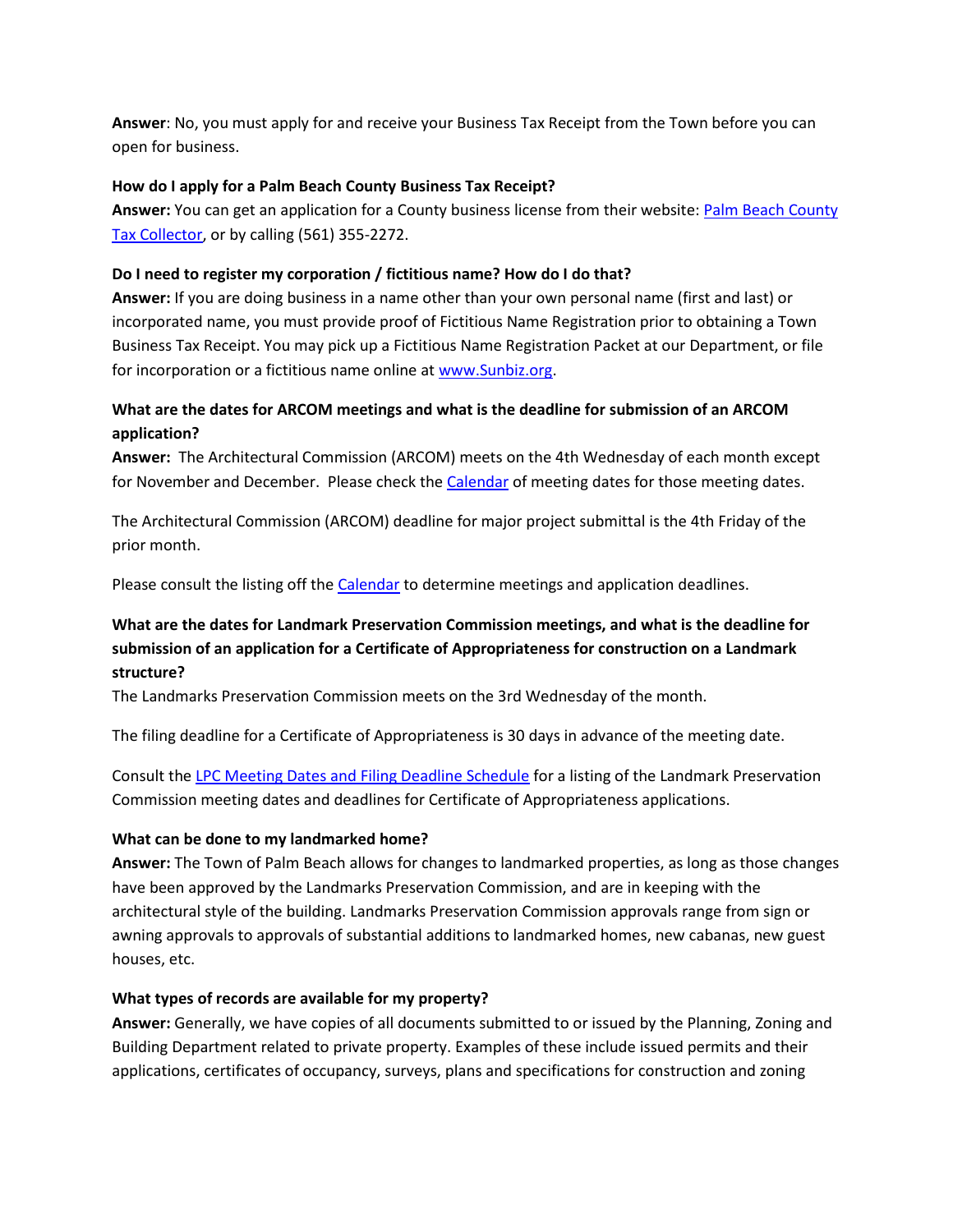applications with approvals or denials. We also have ARCOM and Landmarks Preservation records available.

### <span id="page-6-2"></span>**How may I obtain copies of these records?**

**Answer:** In order to obtain copies of any records complete and submit your request **[here](https://palmbeachfl.justfoia.com/Forms/Launch/ffc09780-cc05-46b1-80a8-4b90a727b510)**. You will receive and email with the request number and access code. When the request is completed, you will receive a second email indicating the records are available to view. If the records are in paper form, we will ask you to review them to determine what copies you may need. Some of our large blueprint records are stored offsite and you can request retrieval of these documents, at a cost of \$24.00. The retrieval is done usually within one to two business days. If the record is 11 X 17 or smaller, we can then copy it for you. If copies of blueprints are needed, we will help you make arrangements to have them copied at an outside source that we use regularly. This is done usually within 24 to 48 hours.

# <span id="page-6-3"></span>**What is the cost of copying records?**

**Answer:** Please consult the Fee Schedule to determine the cost of copying various documents and records. We accept cash, checks and credit card payments. Blueprint size records are copied at an outside source and they determine copy costs.

## <span id="page-6-4"></span>**May I have copies of all records?**

**Answer:** Yes, all records that we have are available for viewing and copying by the public.

## <span id="page-6-5"></span>**What are the hours for the Records Division?**

**Answer:** The Records Division is open from 8:30 am to 4:30 pm, Monday through Friday, with the exception of Town holidays.

# <span id="page-6-0"></span>**What are the dates of the Town Council meetings, and what is the deadline for submission of site plans, variances, and special exception requests?**

**Answer:** Before submitting a zoning application, a pre-submittal meeting with the zoning administrator is required, at least one week prior to the deadline for submission of the application.

Some applications will require a recommendation from the Architectural Commission (ARCOM) or the Landmarks Preservation Commission (LPC) prior to Council consideration. In that case, the ARCOM or LPC application is submitted concurrently with the Council zoning application and will be considered at the next ARCOM or LPC meeting. Contact the Zoning Manager at (561) 227-6406 to obtain a determination on which process is required.

The Town Council meets on the 2nd Tuesday of each month.

Town Council submittal deadline is the 4th Friday two months prior to the meeting.

The required Pre-Submittal Meeting deadline is the 3rd Friday two months prior to the meeting.

Please consult the listing of [Town Council Meeting Dates](http://fl-palmbeach.civicplus.com/calendar.aspx?EID=136) to determine the date of Town Council meetings and application deadlines.

# <span id="page-6-1"></span>**What size house can I build on my property? How far must I be from the property lines?**

**Answer:** Information regarding the requirements related to your zoning district can be found on the internet in the [Town Code of Ordinances,](http://www.municode.com/resources/gateway.asp?pid=11397&sid=9) and accessed in Chapter 134, Zoning. In addition, for the R-B